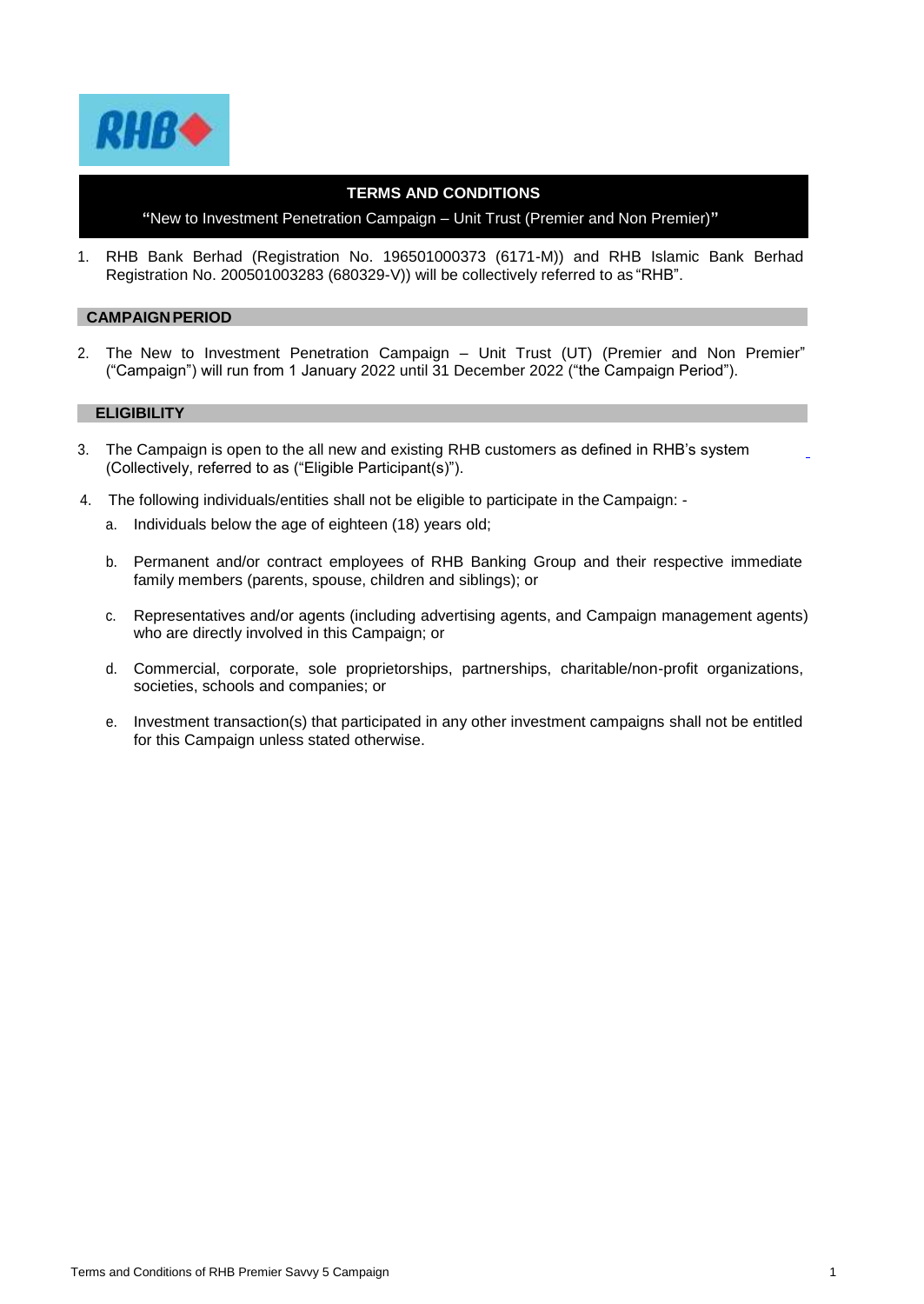

## **CAMPAIGN MECHANICS**

5. The Eligible Participant(s) is entitled to enjoy the campaign stated sales charge on ("the Campaign Offer") subject with the terms and conditions as per table below;

| л<br>٠<br>u<br>. . |
|--------------------|
|--------------------|

| Segment               | Premier | Non Premier (Mass, Mass affluent) |
|-----------------------|---------|-----------------------------------|
| Campaign Sales Charge | 1%      | 1.5%                              |
| Max Capping (MYR)     | 100,000 | 50.000                            |

- a. Applicable to all unit trust fund transactions except close-ended funds.
- b. Valid for clients with new to UT investment only, new to UT investment clients are those who have no UT investment transaction with RHB prior to this.
- c. Valid for cash transactions performed over-the-counter at RHB branch only (excluding EPF investments).
- d. Valid for one time per customer. Only Unit Trust Investment primary account holder is entitled to the Campaign Offer. In the event there is joint account, the joint account will only be eligible if the principal account holder is new to UT investment as defined above.
- e. Maximum eligible amount shall be RM 100,000 or any amount equivalent in foreign currency for Premier new to UT investment customers, as for Non-Premier new to investment customers, maximum eligible amount shall be RM50,000 or any amount equivalent in foreign currency.
- f. The unit trust investment is allowed in multiple transactions, but all transactions must be performed on the same day.
- 6. Not valid with any other ongoing promotions, offers, privileges and propositions unless stated otherwise.
- 7. The Eligible Participant(s) investment account must be valid and active as determined by RHB at its discretion, to be eligible for participation during and after the Campaign Period and/or for entitlement of Campaign Offer. If, at any time during the Campaign Period or during Campaign fulfilment, the Eligible Participant(s) closes their RHB Premier Current Account/i and/or investment account for any reason whatsoever, his/her participation in the Campaign becomes null and void with immediate effect. In the event of Eligible Participant(s) has exercised his or her cooling off rights or the investment transaction debiting failed, the Eligible Participant(s) will not be entitled to the Campaign Offer.

### **GENERAL TERMS ANDCONDITIONS**

- 8. By participating in the Campaign, the Eligible Participant(s):
	- a. Agrees to be bound by the Terms and Conditions of the Campaign;
	- b. Agrees to access RHB's Website to view the Terms and Conditions and undertakes to be kept up- to-date on any change or variation to the Terms and Conditions;
	- c. Agrees that the Campaign Offer(s) featured in all printed materials and/or RHB's Website are for illustration purposes only. Any props, accessories or equipment featured with the Campaign Offer(s) in any pictorial materials are for decorative purposes and shall not form part of the CampaignOffer(s);
	- d. Agrees that RHB shall not be liable in any circumstances for any loss, defacement, tear, and damage, expired or stolen Campaign Offer(s) upon the handover of the Campaign Offer(s). In this instance, any request for replacement of such loss, defaced, torn, damaged, expired or stolen Campaign Offer(s) shall not be entertained by RHB. For further clarification, please refer to RHB Contact Details provided in clause 8(m);
	- e. Agrees that the Campaign Offer(s) are non-transferable to any third  $(3<sup>rd</sup>)$  party and nonexchangeable for up-front cash, credit, cheque or in kind; in part or infull;
	- f. Agrees that RHB's decision on all matters relating to the Campaign, the Campaign Offer(s) shall be final, conclusive and binding against them. The decision is made based on the Campaign mechanics. If there is any further dispute, please refer to RHB Customer Contact Centre provided in clause 8(m) below or the Ombudsman for Financial Services (OFS) at 03- 2272 2811.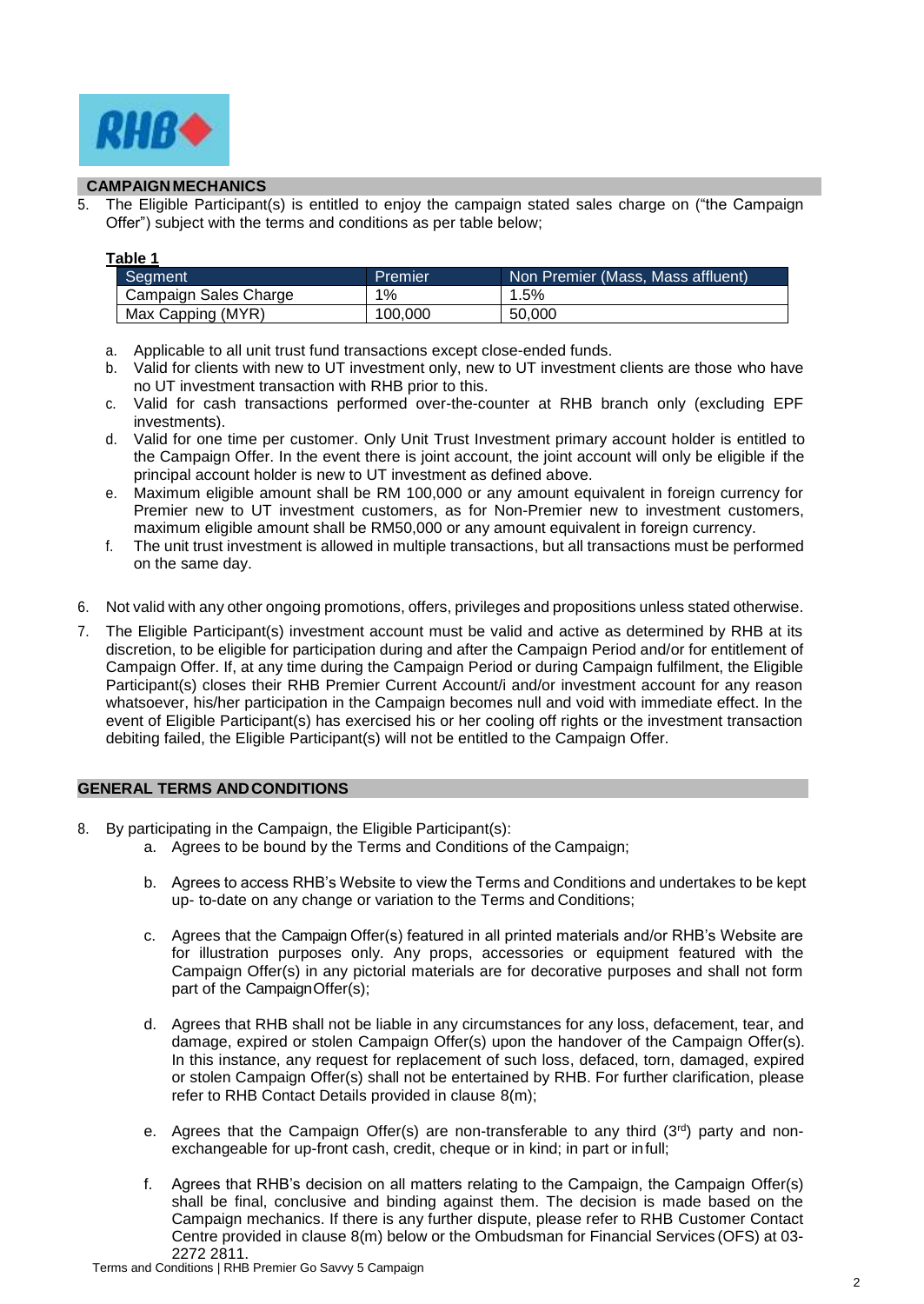- g. Agrees to be personally liable for all taxes, government fees or any other charges that may be levied against them under the applicable laws, if any, in relation to accepting the Campaign Offer(s);
- h. Agrees to discontinue any further participation in this Campaign by informing RHB if any future modifications of these Terms and Conditions are unacceptable.
- i. Agrees that by providing the personal information, the Eligible Participant(s) consents to RHB processing their personal information for any and/or all of the following purposes ("**Purpose**"), if applicable:
	- i. administering this contest and contacting the Eligible Participant (s in relation to the same;
	- ii. cross-selling, marketing and promotions of products and/or services of RHB Banking Group and its strategic alliances; or
	- iii. other related and legitimate business purposes;
- j. Agree that his personal information of the Eligible Participants may be disclosed to other companies within the RHB Banking Group (which shall include the holding companies, subsidiaries, and any related companies, including any companies resulting from any restructuring, mergers, sales or procurement), service providers, and vendors and, any of their respective agents, assistants and/or such persons, whether within or outside Malaysia for such Purpose, if applicable, subject always to any laws (including regulations, standards, guidelines and/or obligations) applicable to RHB.
- k. Agrees that it is necessary for RHB to process the Eligible Participant(s) personal information for the Purpose, without which the Eligible Participant(s) will not be able to participate in this Campaign. The Eligible Participant(s) may exercise their options in respect of receiving marketing materials (including cross-selling, marketing and promotions as described above) by contacting us through RHB Contact Details as provided in clause 8(m) below.
- l. Agrees that photographs/images of the Eligible Participant(s) as winner may be captured and may be used for RHB's publications, where applicable.
- m. The Eligible Participant(s)may request for correction (if their personal information is inaccurate, out- dated, incomplete, etc.), access to (no fees and charges will be imposed for the mode of access except for the fees and charges specified in the terms and conditions of RHB Premier Current Account/-i and/or Investment Account of selected Investment Product(s)), or deletion (if the Eligible Participant(s) no longer have any existing products/services with RHB Banking Group) of the Participant personal information or limit the processing thereof at any time hereafter by submitting such request via the following RHB Contact Details:

# **RHB Contact Details**

**Email**: [customer.service@rhbgroup.com](mailto:customer.service@rhbgroup.com) **Telephone number**: 03-92061188 **Facsimile number**: 03-92068088 **RHB Now Inbox**: https://logon.rhb.com.my/

### 9. RHB reserves its right to:

- a. Disqualify any and all entries from any the Eligible Participant(s) in this Campaign and prohibit that person from further participating in this Campaign in the event that there is suspicion that the Eligible Participant(s) tampered with or benefited from the tampering of the regulations of this Campaign or the Terms and Conditions stated herein;
- b. Cancel, terminate or suspend the Campaign with sufficient prior notice. Any cancellation, termination or suspension of the Campaign by RHB shall not entitle the Eligible Participant(s) to any claim or compensation against RHB for any loss or damage incurred by the Eligible Participant(s) as a direct and indirect result of such cancellation, termination or suspension;
- c. Change the Campaign Offer(s) at its discretion to another Campaign Offer(s) of similar value as per the Terms and Conditions of this Campaign;
- Terms and Conditions | RHB Premier Go Savvy 5 Campaign communication that may be deemed appropriate by RHB with sufficient prior notice;d. Add, delete, suspend or vary the Terms and Conditions contained herein, either wholly or in part at its absolute discretion by way of posting on RHB website and/or other means of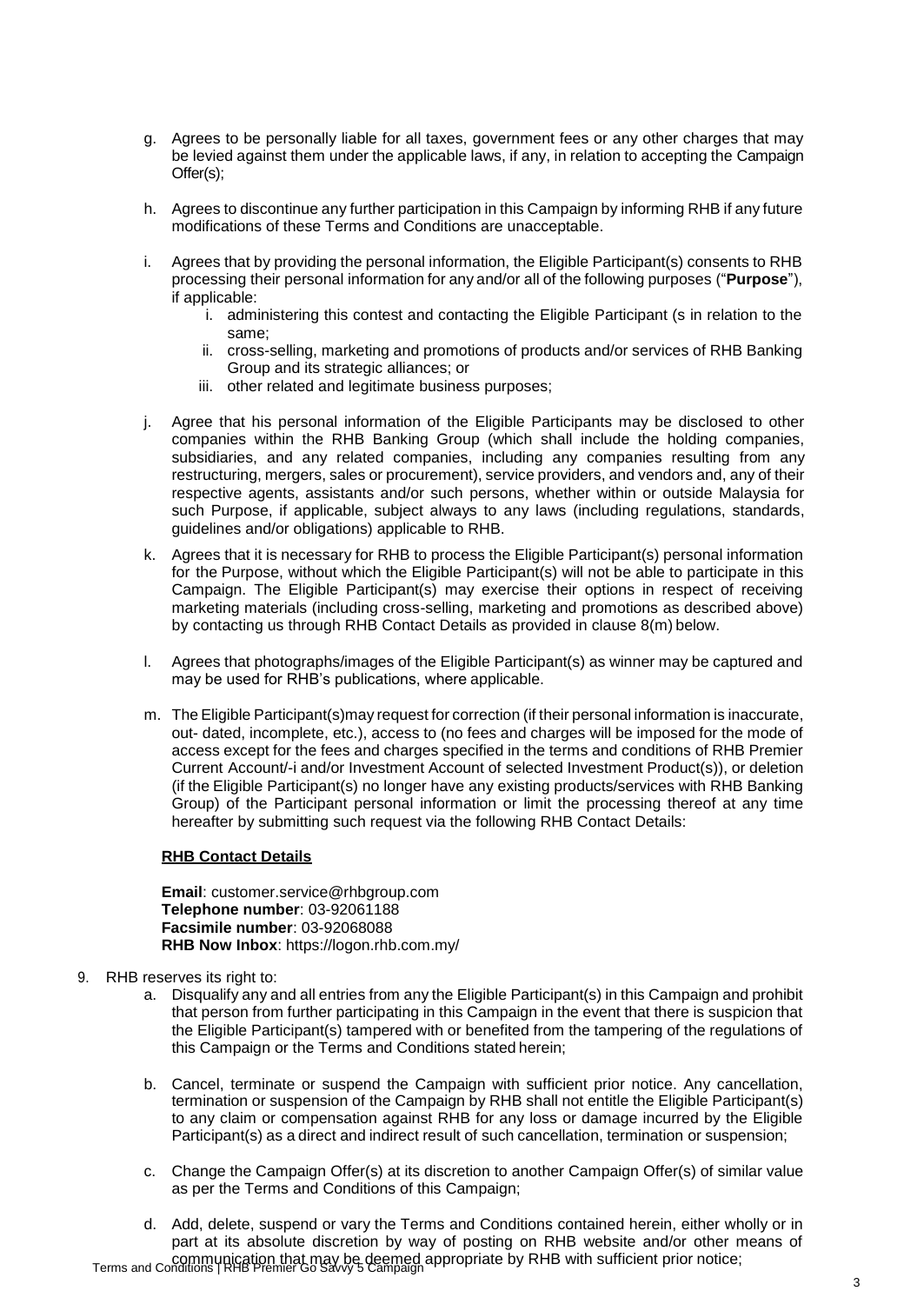- 10. RHB shall not be liable for any default in respect of the Campaign due any act of God, war (whether declared or undeclared), strike, riot, civil commotion, and act of terrorists which are not attributable to the act, omission, default, negligence and/or misconduct on the part of RHB and/or any of its employees, representatives and agents.
- 11. In the event of any inconsistency between these Terms and Conditions and any other brochure, marketing or promotional materials relating to the Campaign, these Terms and Conditions shall prevail.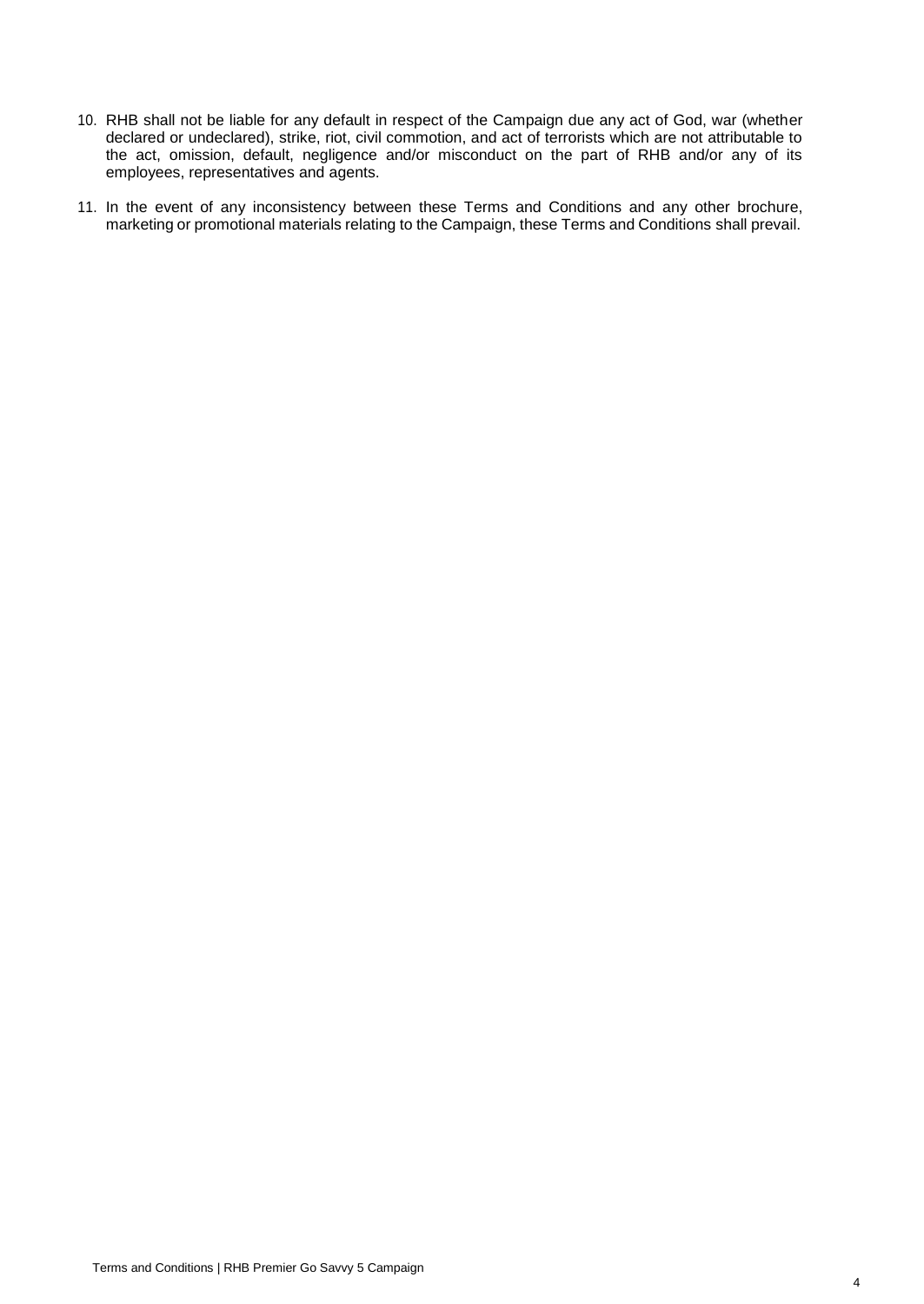# **TERMA DAN SYARAT**

## **"Kempen Baharu dalam Penembusan Pelaburan – Unit Amanah (Premier & Bukan Premier )"**

1. RHB Bank Berhad (No. Pendaftaran 196501000373 (6171-M)) dan RHB Islamic Bank Berhad No. Pendaftaran 200501003283 (680329-V) secara bersama akan dirujuk sebagai "RHB".

# **TEMPOH KEMPEN**

2. "Kempen Baharu dalam Penembusan Pelaburan – Unit Amanah (Premier & Bukan Premier )" ("Kempen") akan berlangsung dari **1 Januari 2022** hingga **31 Disember 2022,** merangkumi tempoh yang berikut :-

#### **KELAYAKAN**

- 3. Kempen ini terbuka kepada semua Pelanggan RHB baharu dan sedia ada seperti yang ditakrifkan dalam sistem RHB (secara kolektif, dirujuk sebagai ("Peserta Yang Layak").
- 4. Individu/Entiti yang berikut tidak layak menyertai Kempen ini:
	- a. Individu yang berumur kurang dari lapan belas (18) tahun;
	- b. Kakitangan tetap dan/atau kontrak Kumpulan Perbankan RHB dan ahli keluarga terdekat mereka masing-masing (ibu bapa, pasangan, anak dan adik-beradik); atau
	- c. Wakil dan/atau ejen (termasuk ejen pengiklanan, dan ejen pengurusan Kempen) yang terlibat secara langsung dengan Kempen ini; atau
	- d. Badan komersial, korporat, pemilikan tunggal, perkongsian, organisasi amal/bukan untung, pertubuhan, sekolah dan syarikat; atau
	- e. Urus niaga pelaburan yang turut serta dalam mana-mana Kempen pelaburan lain tidak layak menyertai Kempen ini melainkan dinyatakan sebaliknya.

## **PELAKSANAAN KEMPEN**

5. Peserta Layak berhak menikmati caj jualan yang dinyatakan dalam Kempen ("Tawaran Kempen") tertakluk dengan syarat seperti jadual 1 di bawah:

| ladual |  |
|--------|--|
|        |  |

| .                  |         |                                     |  |
|--------------------|---------|-------------------------------------|--|
| Segmen             | Premier | Bukan Premier (Mass, Mass affluent) |  |
| Caj Jualan Kempen  | 1%      | 1.5%                                |  |
| Had Maksimum (MYR) | 100.000 | 50.000                              |  |

- a. Layak kepada semua dana unit amanah transaksi kecuali dana tertutup.
- b. Sah untuk pelanggan yang baru dengan pelaburan unit amanah sahaja, pelanggan baru dalam pelaburan unit amanah adalah pelanggan yang tidak mempunyai transaksi pelaburan unit amanah dengan RHB sebelum ini
- c. Hanya transaksi tunai yang dilakukan di kaunter di cawangan RHB sahaja dibenarkan (tidak termasuk pelaburan KWSP).
- d. Sah untuk sekali transaksi sahaja bagi setiap pelanggan. Hanya pemegang akaun utama Pelaburan Unit Amanah layak mendapat Tawaran Kempen. Sekiranya terdapat akaun bersama, akaun bersama hanya akan layak jika pemegang akaun prinsipal baru dalam pelaburan UT seperti yang ditakrifkan di atas.
- e. Amaun palaburan maksimum yang layak ialah RM 100,000 atau sebarang amaun yang setara dalam mata wang asing untuk pelanggan Premier yang baru dengan pelaburan unit amanah, manakala bagi palanggan Bukan Premier yang baru dengan pelaburan unit amanah, jumlah palaburan maksimum yang layak ialah RM50,000 atau sebarang amaun yang setara dalam mata wang asing.
- f. Pelaburan unit amanah dibenarkan dalam berbilang transaksi, tetapi mesti dilakukan pada hari yang sama sahaja.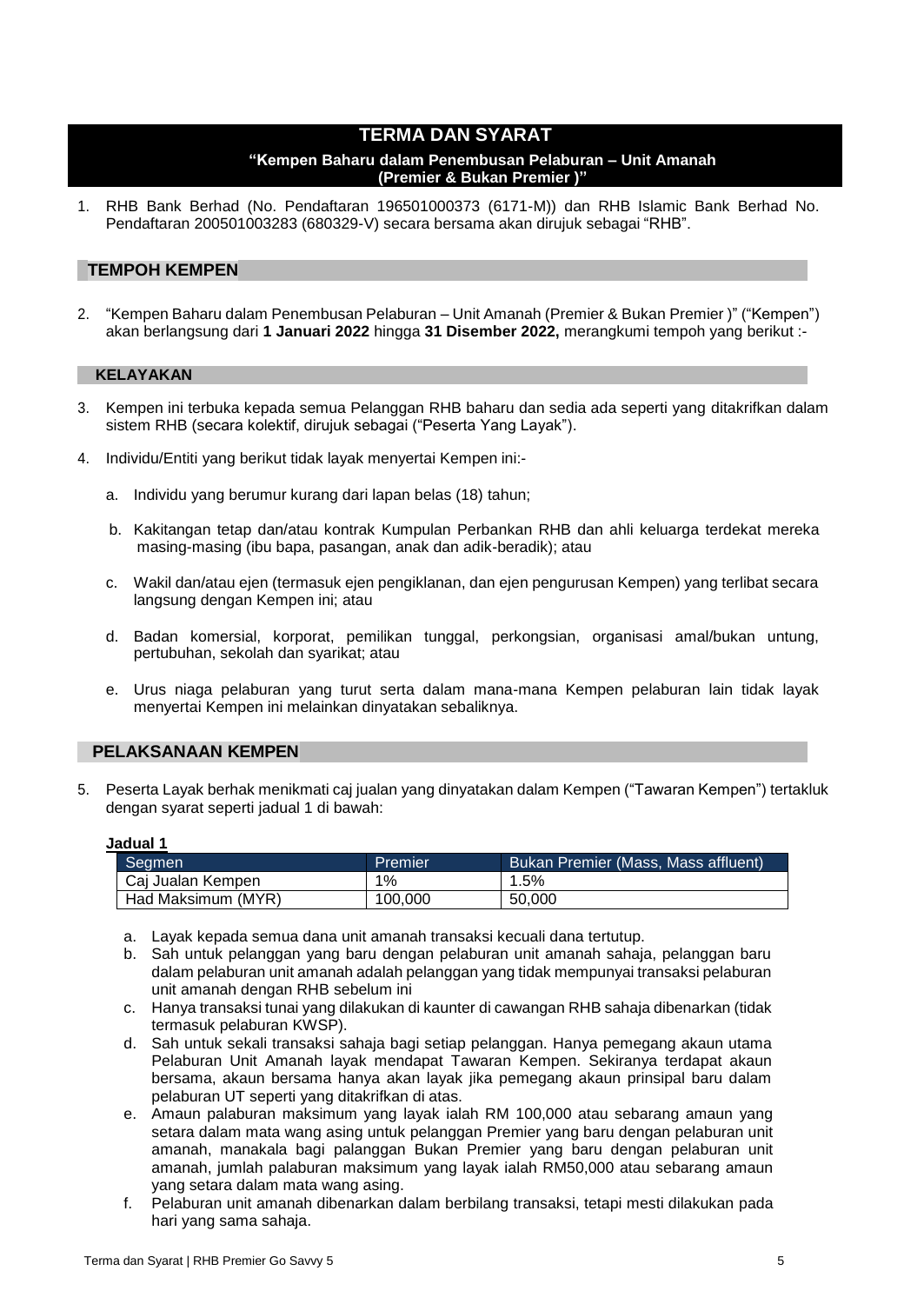- 6. Kempen ini tidak berlangsung bersamaan dengan promosi yang sedang berlangsung kecuali dinyatakan sebaliknya.
- 7. Akaun pelaburan Peserta yang Layak bagi pelaburan mesti sah dan aktif sebagaimana yang ditentukan oleh RHB menurut budi bicaranya, untuk layak menyertai Kempen semasa dan selepas Tempoh Kempen dan/atau untuk memenangi Tawaran Kempen. Jika, pada bila-bila masa semasa Tempoh Kempen atau semasa Pemenuhan syarat Kempen, Peserta yang Layak menutup, akaun pelaburan atau RHB Premier Semasa/i atas apa-apa sebab sekalipun, penyertaannya dalam Kempen menjadi terbatal dan tidak sah dengan sertamerta. Sekiranya Peserta yang Layak melaksanakan haknya untuk bertenang atau debit bagi urus niaga pelaburan gagal dilaksanakan, Tawaran Kempen tidak akan diberikan.

# **TERMA DAN SYARAT UMUM**

- 8. Dengan menyertai Kempen ini, Peserta yang Layak:
	- a. Bersetuju terikat dengan Terma & Syarat Kempen ini;
	- b. Bersetuju untuk mengakses Laman Sesawang RHB untuk membaca Terma dan Syarat dan mengaku janji untuk menerima pemakluman akan apa-apa perubahan atau pengubahan terhadap Terma dan Syarat;
	- c. Bersetuju bahawa Tawaran Kempen yang ditunjukkan dalam semua bahan bercetak dan/atau Laman Sesawang RHB adalah untuk tujuan gambaran sahaja. Apa-apa prop, aksesori atau peralatan yang ditunjukkan dengan Tawaran Kempen dalam mana-mana bahan bergambar adalah untuk tujuan hiasan dan tidak akan menjadi sebahagian daripada Tawaran Kempen;
	- d. Bersetuju bahawa RHB tidak akan dipertanggungjawabkan dalam apa-apa keadaan sekalipun bagi Tawaran Kempen yang hilang, cacat, koyak dan rosak, tamat tempoh atau dicuri selepas diberikan. Dalam keadaan ini, apa-apa permohonan untuk menggantikan kehilangan, kecacatan, kekoyakan, kerosakan, tamat tempoh atau kecurian Tawaran Kempen tidak akan dilayan oleh RHB. Bagi penjelasan lanjut, sila rujuk Butir Perhubungan RHB yang diberikan dalam Klausa 8(m);
	- e. Bersetuju bahawa Tawaran Kempen tidak boleh dipindah milik kepada mana-mana pihak ke-3, dan tidak boleh ditukarkan dengan wang tunai, kredit, cek atau yang seumpamanya, sebahagiannya atau sepenuhnya.
	- f. Bersetuju bahawa Keputusan RHB atas semua perkara berkaitan dengan Kempen ini dan Tawaran Kempen adalah muktamad, mutakhir dan mengikat terhadap mereka. Keputusan ini dibuat berdasarkan tatacara pelaksanaan Kempen. Sekiranya terdapat apa-apa pertikaian selanjutnya, sila rujuk Pusat Perhubungan RHB yang diberikan dalam klausa 8(m) di bawah atau Ombudsman Perkhidmatan Kewangan (OFS) di talian 03-2272 2811.
	- g. Bersetuju untuk bertanggungjawab sendiri terhadap semua cukai, fi kerajaan, atau apa-apa caj lain yang boleh dilevikan terhadap mereka di bawah undang-undang terpakai, jika ada, berkaitan penerimaan Tawaran Kempen.
	- h. Bersetuju untuk tidak meneruskan apa-apa penyertaan selanjutnya dalam Kempen ini dengan memberitahu RHB sekiranya apa-apa ubah suaian selanjutnya ke atas Terma dan Syarat ini tidak boleh diterima.
	- i. Bersetuju bahawa, dengan memberikan maklumat peribadi, Peserta yang Layak memberikan keizinan kepada RHB untuk memproses maklumat peribadi mereka bagi apa-apa dan/atau semua tujuan yang berikut ("**Tujuan**"), jika berkaitan:
		- i) Menguruskan pertandingan ini dan menghubungi Peserta yang Layak berkaitan dengan perkara yang sama;
		- ii) Jualan silang, pemasaran dan promosi produk dan/atau perkhidmatan RHB Banking Group dan rakan strategiknya; atau
		- iii) Tujuan perniagaan lain yang berkaitan dan sah;